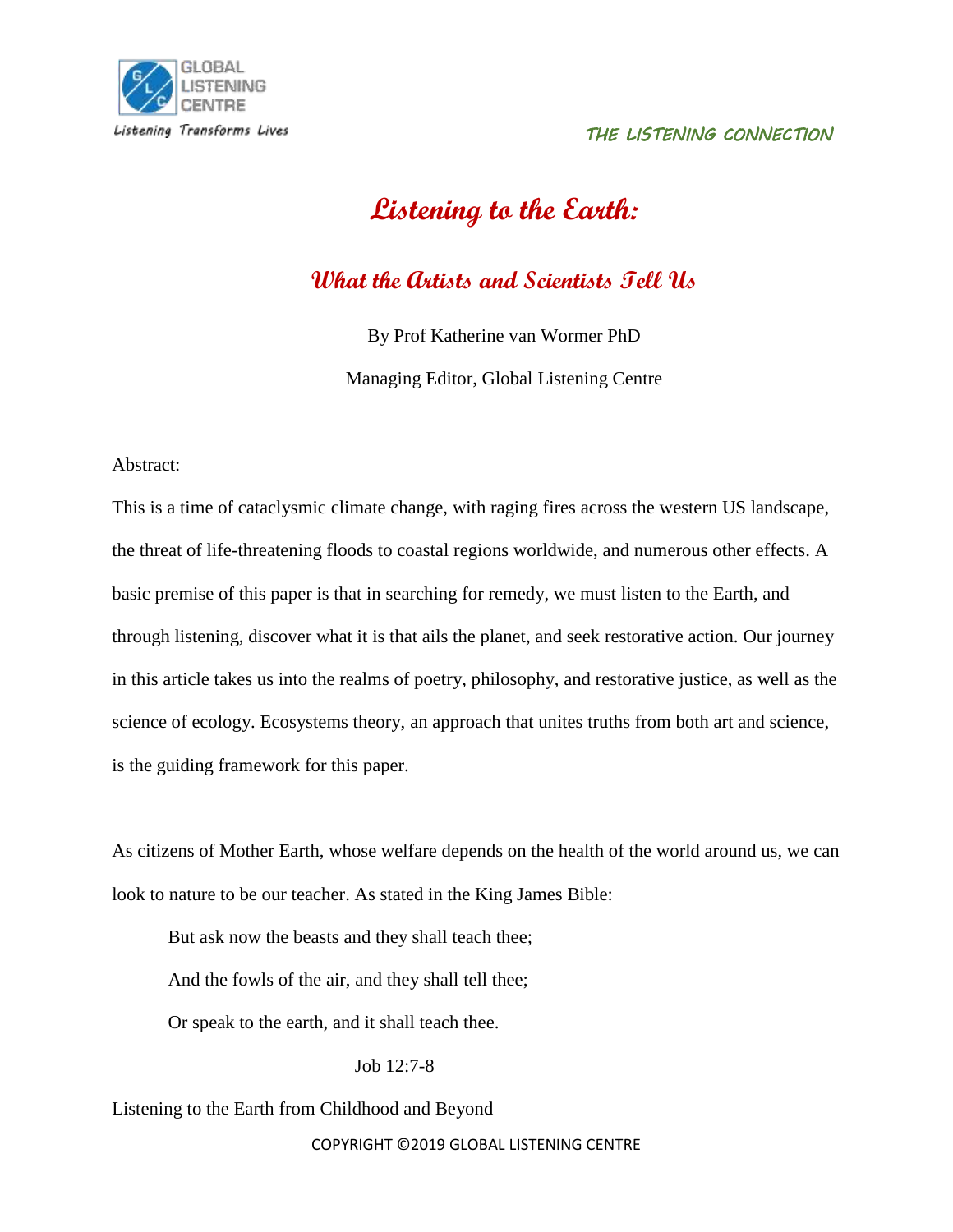

To hear a brook is to hear babbling. To hear the wind is to hear rustling (van Wormer &Best) horn, 2018).Consider the familiar sounds of nature through the seasons: the chirping of birds in springtime, the whining of locusts and other insects late in summer, and at times, the bursts of thunder that accompany rain pounding on the roof. Autumn brings with it the crinkling of leaves underfoot, and the whistling of the wind. In comparison, winter is quiet and still, with animal and plant life seemingly dormant until the lively awakening of spring.

When we think of listening, we think of being attuned to sound, and responding accordingly. For the purposes of this paper, however, I am using the term listening in the broader sense of more than the mere physiology of hearing. To heed the "voice of the Earth," for example, is a saying consistent with the teachings of ecologist Gregory Bateson (1972), who urges us to draw on our senses as well as our minds as we seek the wisdom that our biological world contains?

Listening involves responding to stimuli at a deep level, and attuning ourselves to the message. In his paper "A Listening Ecology: Tuning into the Environment, Saving the Planet," communications expert Michael Purdy (2019) utilizes an expanded definition of listening, consistent with the concept used here. Consider a spring garden newly buzzing with life. What we hear may be thus enhanced by what we see, smell, and feel, as well. The divergent senses, as David Abram (1997) suggests, join and dissolve into one another. From his perspective, the audible is not separate from the visible; our sensing body is an open circuit to the world. Abram conceives of our ears as well as our eyes as the gates through which our body receives nourishment from outside.

What are the typical sights of nature? For several weeks in the fall, the maple trees are ablaze with color—bright yellows and reds—perhaps against a backdrop of dark green pines.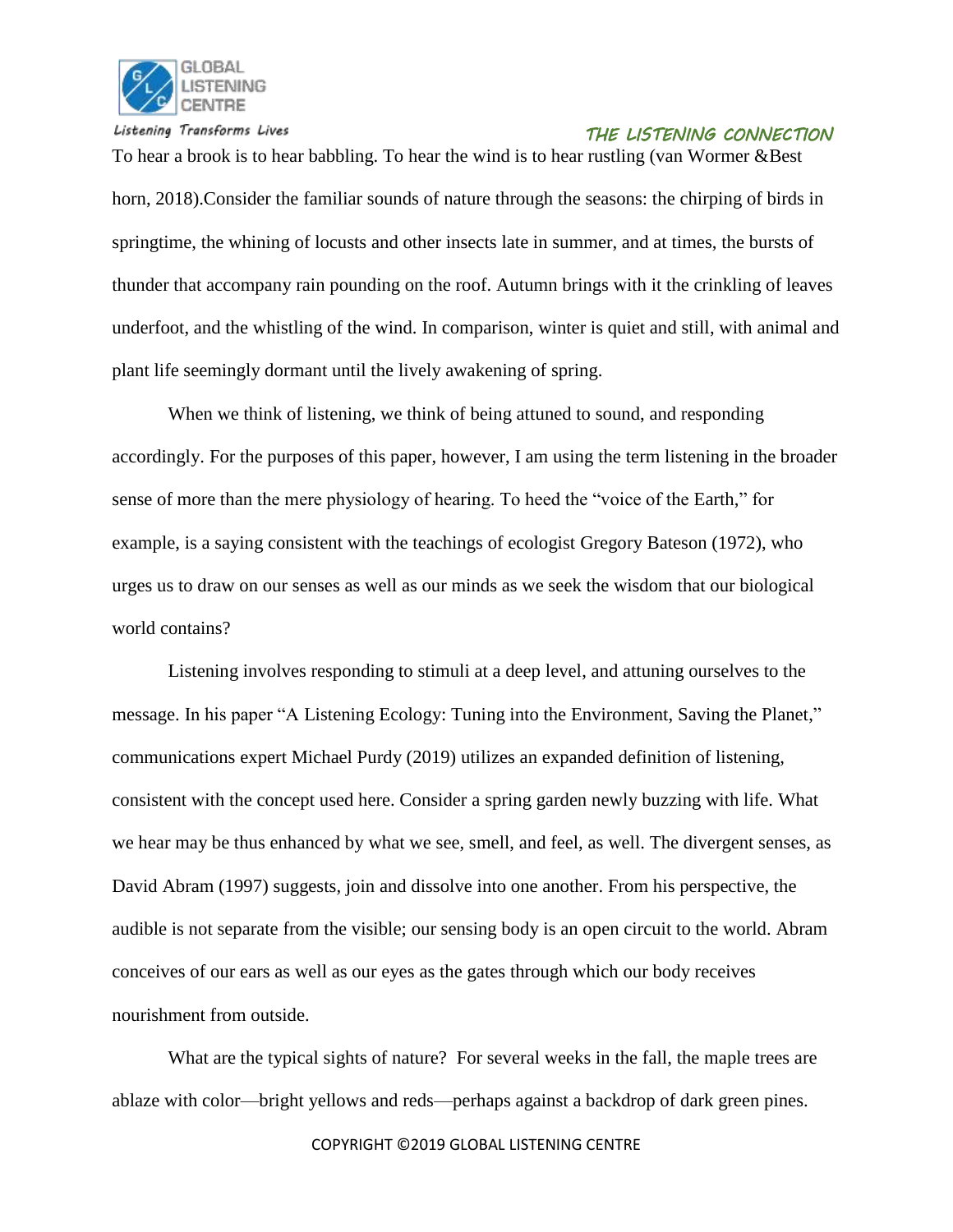

This display of colors is a prelude to the bleakness to come in the rather long period before the snow begins to fall. There is so much to see and hear in nature; the sights and sounds reinforce each other, and aid in our appreciation of landscapes and sounds capes that vary starkly north and south, and also by elevation. Much of the joy of travel comes from seeing this variety in scenery.

Children who spend much time out of doors in natural settings become attuned to the sounds, as well as the sights and scents, of nature. In *A Child's Garden of Verses*, Robert Louis Stevenson (1999/orig. 1909) famously captured the child's joy in exploring the natural world, a joy found simply in hearing the wind:

Oh wind a-blowing all day long

Oh wind that sings so loud a song. (p.28)

Stevenson was aware, even in the early 1900's; of a pending threat to the natural world he so loved. This was the threat brought about from growing industrialization and its impact on the natural environment. He had strong reservations about modernization, a view that was reminiscent of that of the Romantic poets a century before. William Wordsworth, for example, had expressed concern with a world that "is too much with us, late and soon" (in Appelbaum, 1992, p. 52). He sought otherworldly pleasures, and found these in nature. Wordsworth's poems have a spiritual quality; indeed, he found a "Presence" in nature. We can share his joy in spring in his most familiar poem, "Daffodils" (Wordsworth, 2009/orig.1807, p.47). Contrast his sensory experience as his "heart leaps up" when he beholds "a host of golden daffodils" with the experience of walking along a busy street. This situation is one geared to high stress—the noise of rushing traffic, the banging of construction workers, the roar of engines, and the smell of truck and car fumes.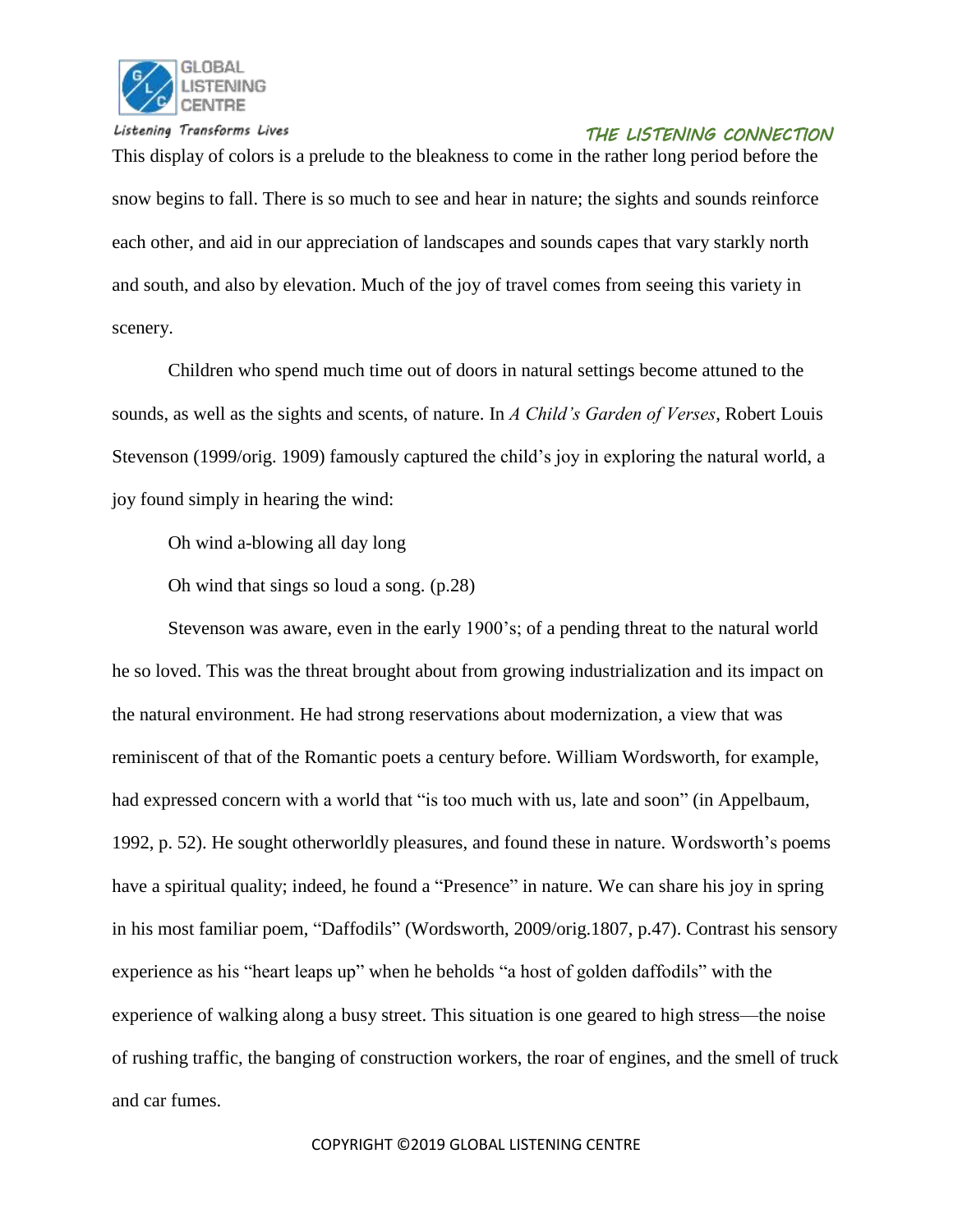

Already in their day, both Stevenson and Wordsworth, although generations apart, saw in industrialization and materialism a threat to rural life. Central to the industrial age was the notion that progress derives from subduing nature and exploiting the Earth's natural resources. This viewpoint dominates today under the ideology of free-market commerce, in which natural resources are exploited for short-term profit. In our race to discover ever newer technologies, argues Abram (1997), we get shut off from earthly life. He describes the amazement he and others experienced following the loss of electrical power after a hurricane when they went outdoors and were alerted to sounds of which they had been unaware before— "the ripples of bird song in the still-standing trees" (p. 64). The loss of technology had forced a return to the senses that had only been at the fringes of awareness before.

This glory in the fruits of nature as opposed to obsession with the latest technological advances is consistent with the heightened conservation movement much in evidence today. The modern environmental movement got its start during the early 1960s, in an age of unquestioning faith in new technological advances. Within this context, and at great personal cost, emerged a scientist whose role was to ask the forbidden questions. Let us now turn to science to discuss a body of empirical research constructed by a courageous woman who was inspired by simply listening to nature.

#### *Silent Spring* by Rachel Carson

Beautifully written by marine biologist Rachel Carson (1962), *Silent Spring* documented the adverse effects excessive pesticide use on the environment, as well as on human and non-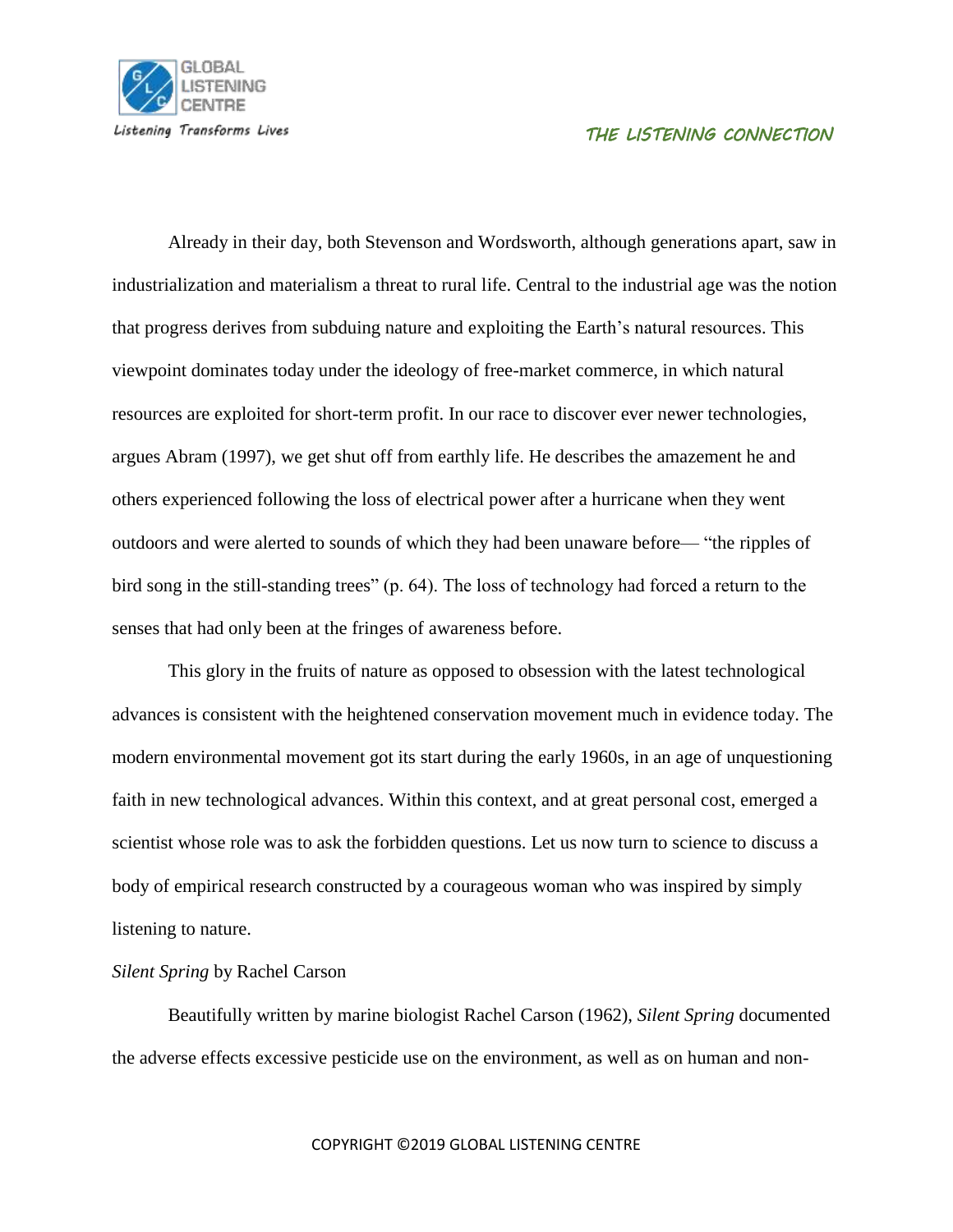

human life. The landmark publication of this book, by a woman who was far removed from the scientific establishment, is said to mark the beginning of the environmental movement.

"There was once a town in the heart of America where all life seemed to live in harmony with its surroundings" (p. 1), *Silent Spring* begins. Following a detailed description of the beautiful landscape of this town, Carson describes a strange blight that crept over the area, until everything was changed. "It was a spring without voices. On the mornings that had once throbbed with the dawn chorus of robins, catbirds, doves, jays, wrens, and scores of other bird voices, there was no sound; only silence lay over the fields and woods and march" (p.2).

Carson's documentation of how chemical companies threaten the ecosystem and human health led to the establishment of the Environmental Protection Agency under President Nixon in 1970. Use of the pesticide DDT was eventually banned in the United States, but not until after Carson was vehemently criticized by chemical corporations, such as DuPont.

I chose to highlight this important book not only because of its significance to the environmental movement, but also for another reason—because of the key role it accords to sound. When Carson listened to the Earth, she knew that all was not well, and that we were on a path to destruction. She also knew as a scientist of what had "silenced the voices of spring" (p.3), and of the need to write a book (as well as research papers) to explain to the public what was happening and the urgent need to stop it. Written in an easy-to-read style, *Silent Spring* is widely considered one of the groundbreaking science books of all time. In it, Carson related the loss of healthy sounds to the loss of the ecosystem in which we live.

The Earth as Ecosystem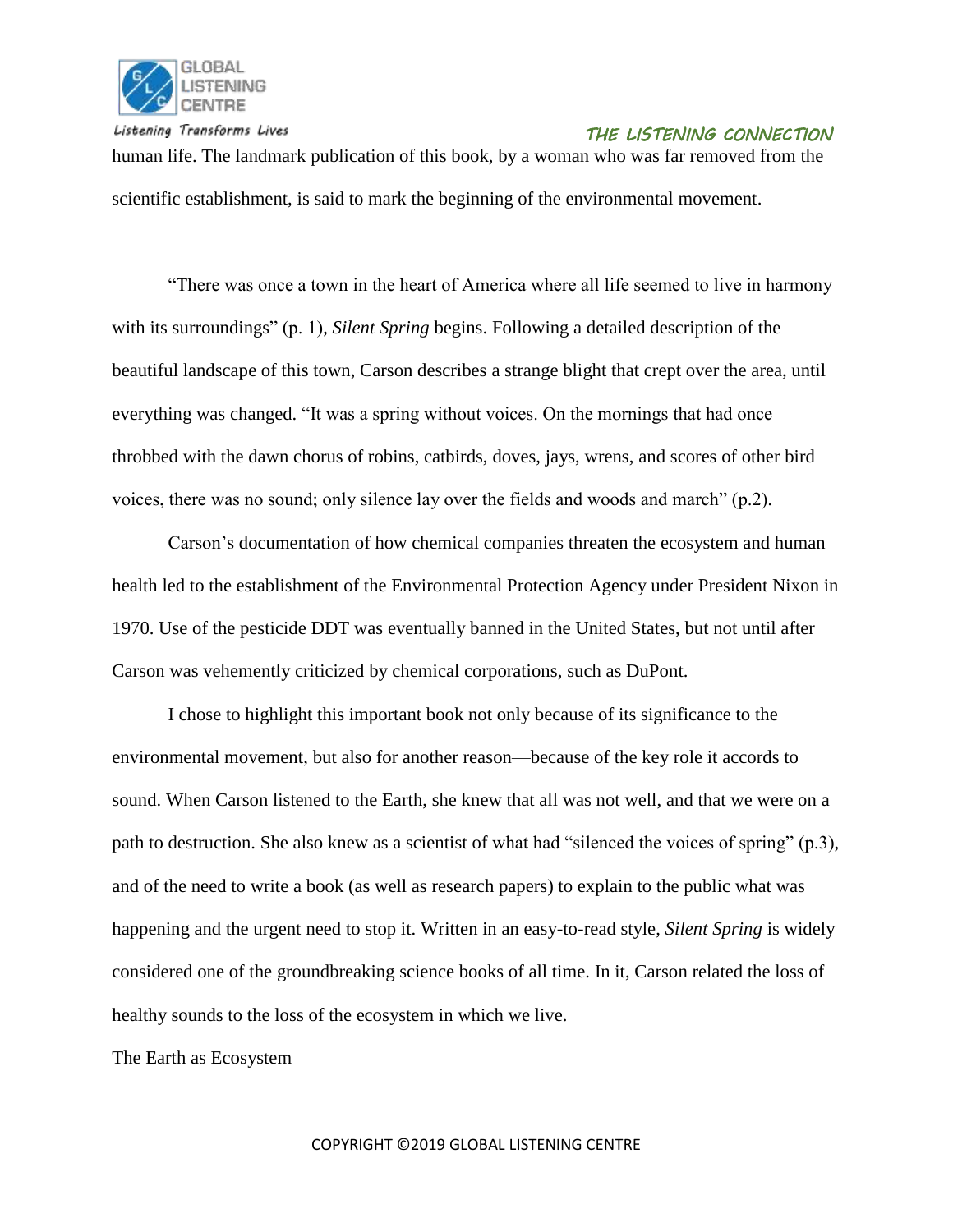

Widely used as a metaphor for the complexity found in nature, ecosystems theory derives from biology, the most humanistic of the sciences. Bateson (1972), in his chapter "conscious purpose versus nature," perceives the world in terms of a vast ecosystem. An ecosystem, as he describes it, is composed of subsystems, each of which contains ever smaller systems embedded within the whole. Following Bateson, we can characterize these various systems, each with its own structure and function, as working together in a complementary fashion. External forces, however, can disturb their balance, or there may be turbulence of some sort from within, and weaker elements may be eradicated. Not everything in nature is as beautiful, or even as harmonious, as the Romantic poets would have us think. And yet, due to evolutionary forces, there is a certain balance in nature, equilibrium in plant and non-human animal life that is remarkable. There is also a solace that humans can find in nature if they search for it, a solace not often found in a daily commute through heavy traffic during rush hour.

The balance one finds in nature is prone to disturbance in the wild, such as through a natural disaster or an invasion by a predator. Then the rhythm of life in that area at that time may be forever affected. But even more severe is the impact of human-produced interventions, whose repercussions often are serious, and whose consequences unintended. Take the rechanneling of the Mississippi river as an example. For thousands of years, deposits of nutrients had built up the soil and maintained the land in the lower Mississippi region. When levees were built, the flow of water was shifted, and the river's natural cycle was disrupted. Now the sediment that once built this land is lost in the deep waters of the Gulf of Mexico. Without land-building sediment from the river, the delta is doomed to continue shrinking, leading to the sinking of land and exacerbation of the risk of flooding.

The rising of oceans is another human-induced factor in the loss of wetlands.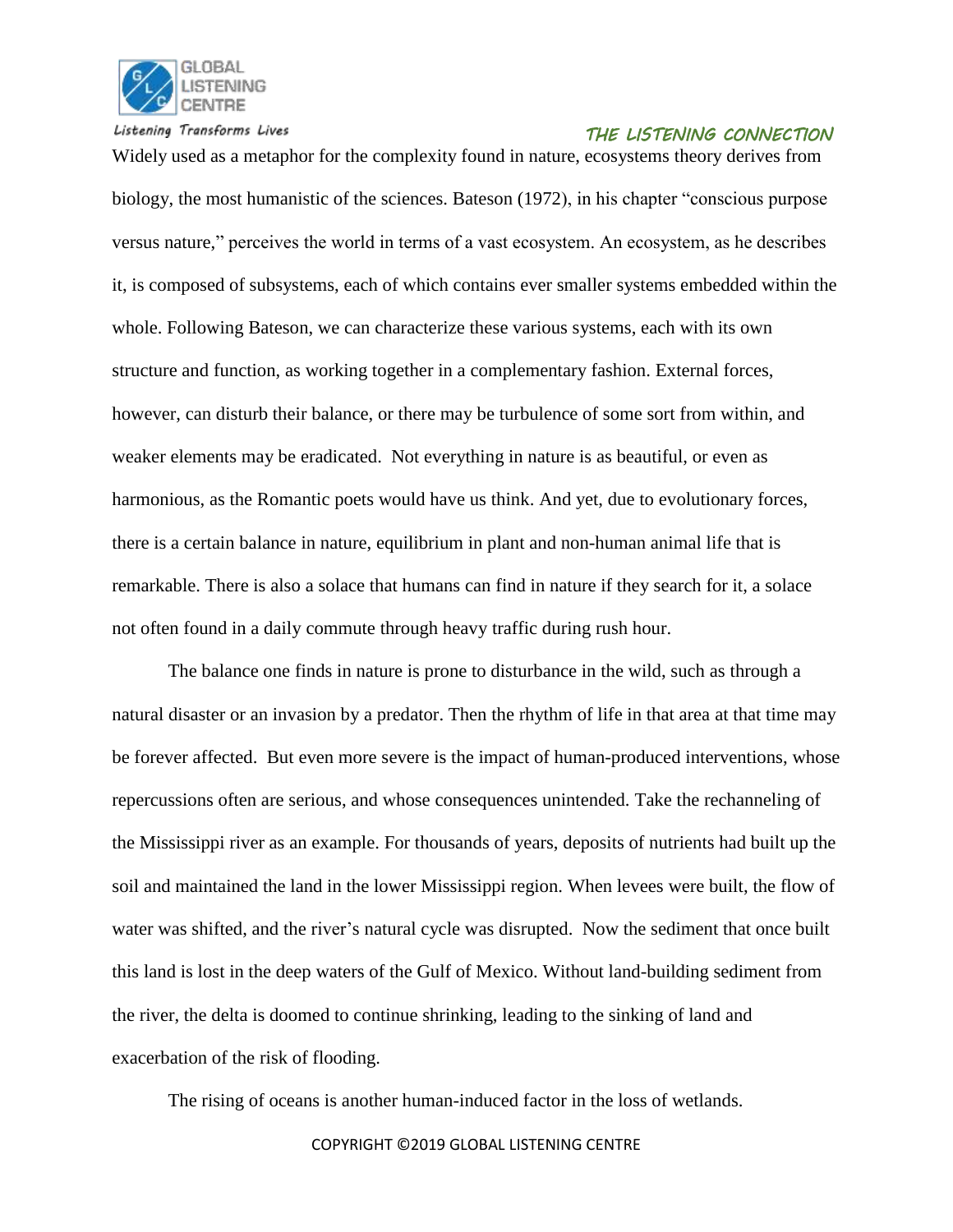

Consider how the warming of the oceans, a major consequence of climate change, will impact the ecosystem. As the temperature of the oceans rises, fish and other species move to colder waters. At the Polar Regions, the expansion of the Arctic Sea leads to the extinction of animal life dependent on ice floes for survival. Then people in turn dependent on this animal life are forced to migrate southward. With more water entering the oceans from the melting ice, coasts are gradually submerged. Environmental refugees from low-lying countries such as Bangladesh will flee to neighboring countries, causing massive disruption in these already overpopulated nations. These are just a few of the possible ramifications of one change—an increase of the Earth's temperature, with repercussions that ricochet from one effect to another. Environment, plant, animal, and human life, and the economy, are all intertwined. One can easily see in our economic interconnectedness our ecological interconnectedness, as well.

Significantly, much of the cause of climate change is economic, and is related to industrial advances, such as automobile manufacturing, frocking, coal mining, monoculture agriculture, and industries that pollute the air, water, and soil. Economic growth, which may involve the cutting down of trees, is not the same as sustainable growth, which might involve planting a forest.

The more we study the major ecological problems of our time, notes Frito Capra (1997), the more we come to realize that they cannot be understood in isolation. Problems such as overpopulation and poverty are often intertwined. A worldview that studies phenomena singly is anachronistic, and built on a shallow faith in materialism. Instead, as Capra argues, we should recognize and adopt a holistic worldview to see the world and its elements as integrated.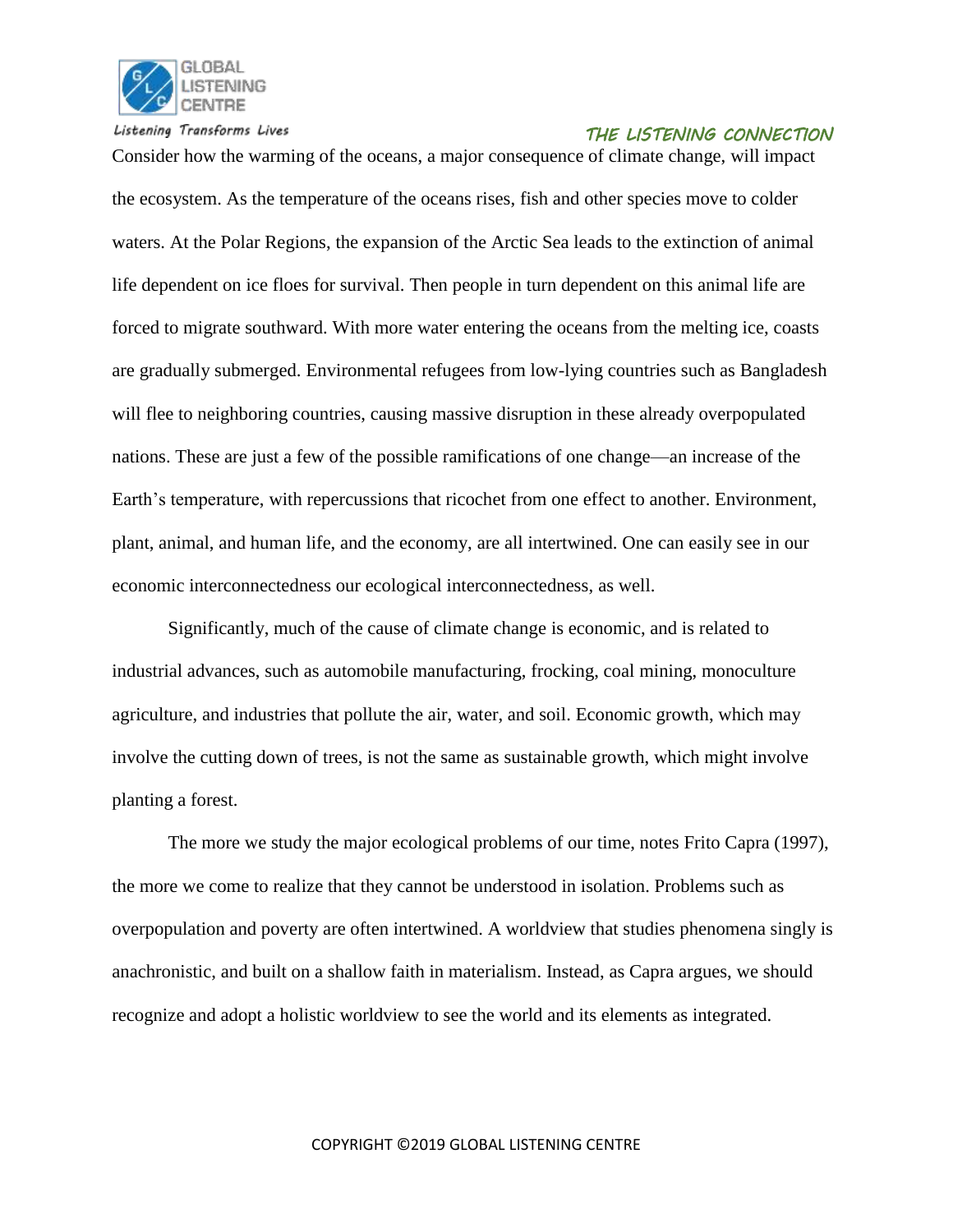

Evidence of the intensifying conflict between short-sighted economic interests and a healthy ecosystem can be seen in the dust bowl emerging in China; in the burning rainforests of Indonesia; in the collapsing cod fishing industry in the North Sea; in falling crop yields in Africa;

and in the falling water tables of India. In the long run, sound economic interests require respect for the environment. Lester Brown (2009), the founder of the World watch Institute and author of *Eco-Economy*, argues compellingly that the global economy will suffer from our inattention to the health of our habitat. We must be prepared, he further argues, to restructure the global economy to make it compatible with the Earth's ecosystem, for to see the depletion of much of the Earth's capital in the name of economic progress is not progress at all. Fortunately, economists are becoming more ecologically aware, and are gradually beginning to acknowledge the dependence of the economy on the Earth's ecosystem. Encouragingly, there is now heavy investments in electric cars and city buses, as well as in solar energy. Others, however, take the effects of global warming as inevitable, and are putting their money in sea walls and similar devices to protect against rising coastal waters, indoor agriculture to protect against unpredictable weather patterns, desalination plants for drought-prone regions, and even land far from the ocean for when rising seas shift the real estate market (Lavelle, 2018). These investors take an "ecosystems approach" by investing in every aspect of the system that is expected to drive a market to deal with sudden and extreme crises.

Ecosystems perspectives help us grasp the importance of changes to nature, and to visualize how a change in one part of the system reverberates throughout the whole. Conceiving of the Earth as one giant ecosystem and focusing on the equilibrium among the Earth's plants and creatures does not mean that if humans cease their harmful operations, the balance will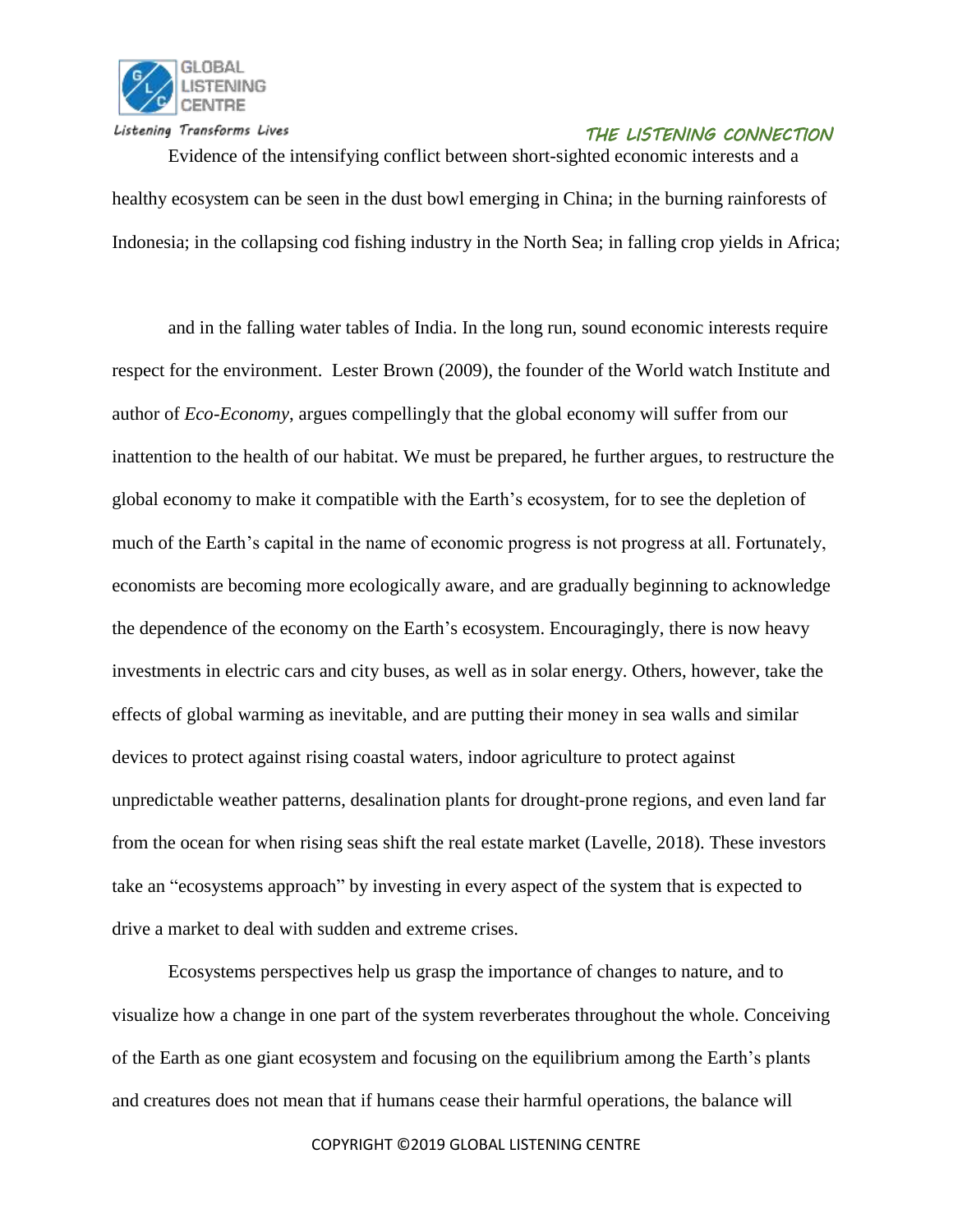

automatically be restored. Restoring a life-giving balance would require pro-active interventions so that the damage can be undone. The contamination caused by the mass deposit of plastics in the ocean, for example, will still be there for ages to come.

#### Failure to Heed the Call

The quality of natural sounds has given way to mere noise as the Earth is paved over with roadways and parking lots. Our societies are paying a high price for having followed policies of economic development that operate at the expense of social development and the protection of nonrenewable resources. The smog of Eastern Europe, the eroded hillsides of Nepal, the toxic waste sites of Russia, and the denuded forests of Brazil and the Pacific West Coast testify to this massive destruction.

A US government report, Volume II of the National Climate Assessment, which is mandated by Congress to be issued every four years, was released in late November, 2018.Written by the nation's top environmental scientists, the report summarizes the latest findings, and issues a dire warning on climate change, which is occurring faster than at any point in the history of civilization. Although issued from the government, the conclusions of the report are in contradiction to statements by the Trump administration (Harsher, 2018). The US is warmer today than it was 100 years ago, with summers characterized by periods of extreme heat waves, and the oceans have risen on average nine inches over the last century. The change in climate is associated with extreme shifts in weather, further damage to air quality, the spread of new airborne diseases by insects and pests, and changes to the availability of food and water. Wildfires, such as the one that wiped out Paradise, California, are expected to grow in intensity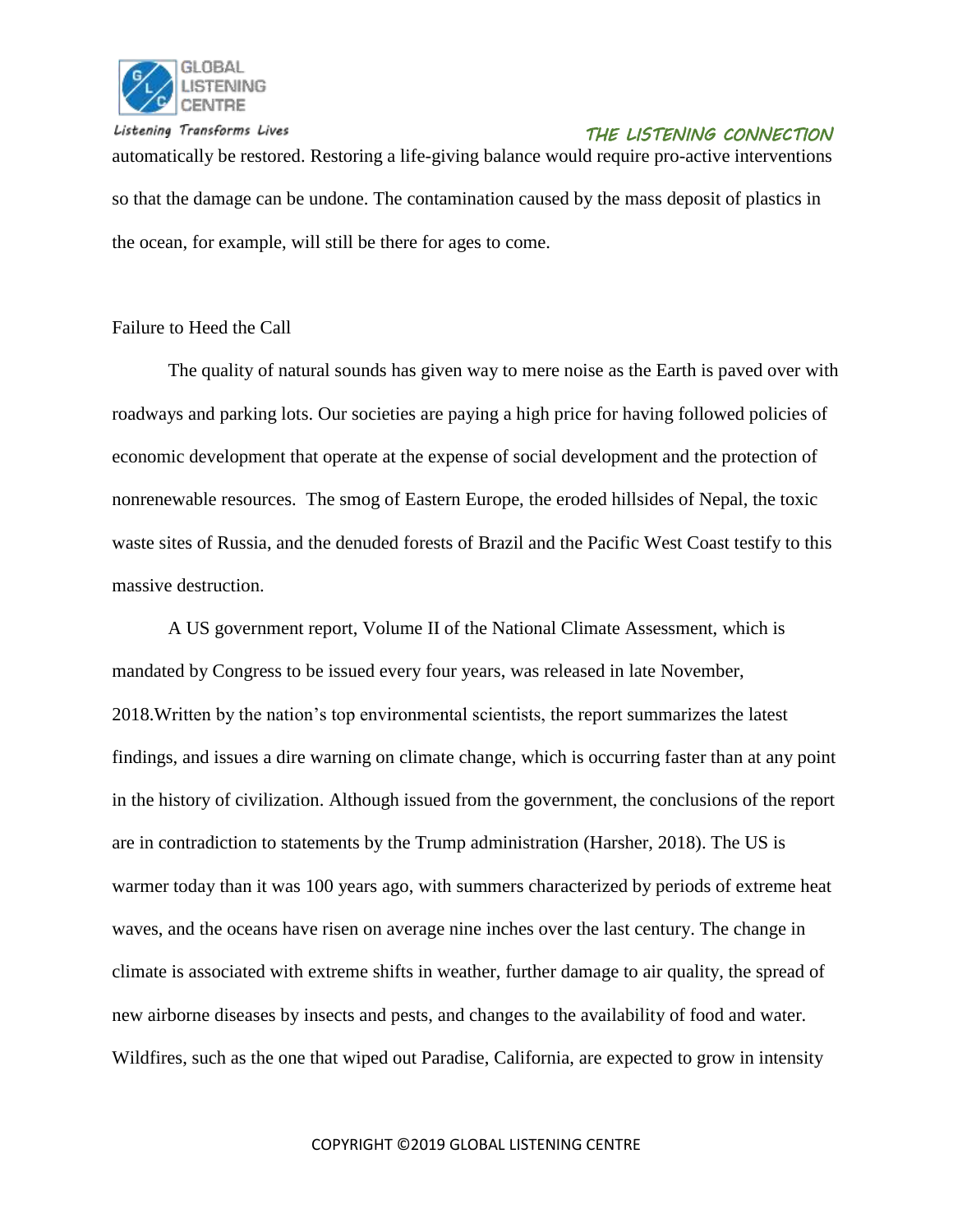

 *THE LISTENING CONNECTION* and to affect the Eastern as well as Western regions. Also, catastrophic rains during summer thunderstorms are already saturating towns in America's Northeast and Midwest.

A major impact on the ecosystem comes with the loss of biodiversity in plant and animal life. In the space of about 200 years, nearly three times as many bird and animal species have

disappeared as existed before. This is a major concern of the world's environmental scientists. A U.N. report on global biodiversity decries the loss of genes, habitats, and ecosystems (Secretariat of the Convention on Biological Diversity, 2014). Agribusiness, which encourages the removal of forests and the planting of thousands of acres of for the planting of one crop, is largely responsible. Monocarp farming requires the use of powerful pesticides, which in turn eradicate harmless as well as harmful insect life. Only a shift to organic farming, and a massive switch to solar, wind, and other alternative sources of energy, could arrest this process. However, the fossil-fuel economy and the goal of capital accumulation stand in the way.

This brings us to take a closer look at climate change and the impacts of global warming. The US government's 2018 report on this subject, produced by The National Oceanic and Atmospheric Administration, confirms that global warming is a result of human activities, and that its consequences pose a serious threat to human health and well-being. Impacts of global warming singled out in the report include more frequent toxic algae blooms, disappearing beaches, heat waves, the growing threat of a real estate crash in coastal regions, and overpopulation in non-coastal areas as populations move inland.

Given the present rate of global warming, future predictions are dire. Researchers at the University of Hawaii warn that without keeping the warming of the planet below two degrees Celsius above pre-industrial levels, major cities like New York and Sydney can be expected to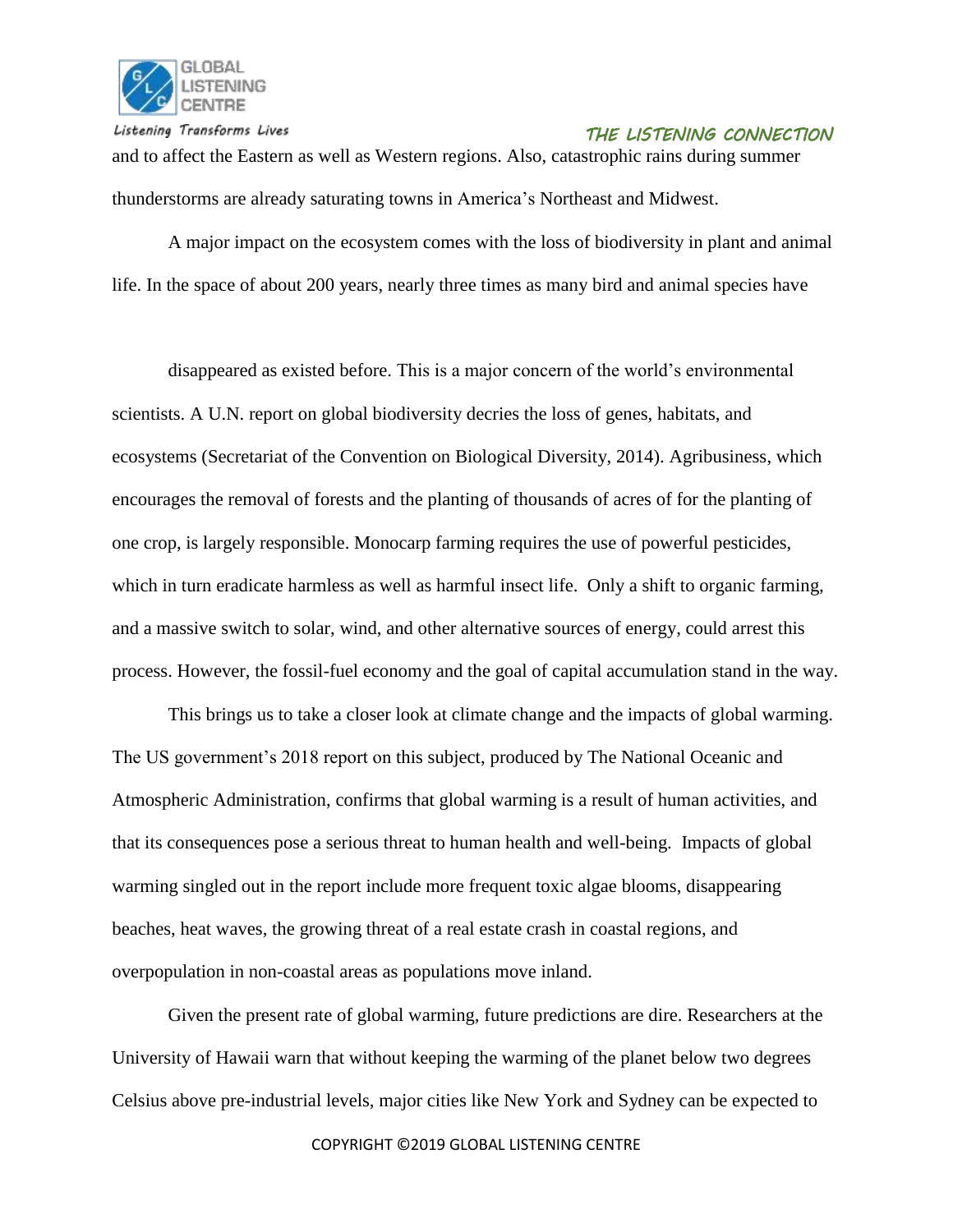

face up to five catastrophic weather events each year—including wildfires, hurricanes with unprecedented rainfall totals, storm surges, and droughts (*University of Hawai'i News*, 2018).

Although these impacts affect us all, poor families suffer the most, as they are apt to live in undesirable areas, in communities that bear the brunt of atmospheric pollution, contamination

of water, and other toxins. Consider the scandal that took place in Flint, Michigan, a town comprised of a majority of poor and minority residents, where the children suffered severe health problems after being forced to use water laced with dangerously high levels of lead (Gazette, 2018). Thousands of children in Flint are at risk of brain-development problems and long-term kidney failure. We could also note the example of environmental racism that exists in the region commonly referred to as "cancer alley." Located in southern Louisiana, it is notorious for its heavy exposure to factory toxins inflicted upon the predominantly black (van Wormer and Best horn, 2018).

Globally, class and race come into play as well. In poor countries, the death toll related to pollution is considerable. In 2016, according to WHO (2018), over six million people died from air pollution, especially in poor countries. In the future, starvation is also expected to be a major problem as rising temperatures and variable precipitation are likely to increase, and affect the production of staple foods (WHO, 2018). Even now, the prevalence of malnutrition and under nutrition is responsible for 3.1 million deaths every year. Over the next 15 to 30 y e a r s , climate change is expected to cause approximately 250, 000 additional deaths annually from malnutrition, malaria, diarrhea, and heat stress.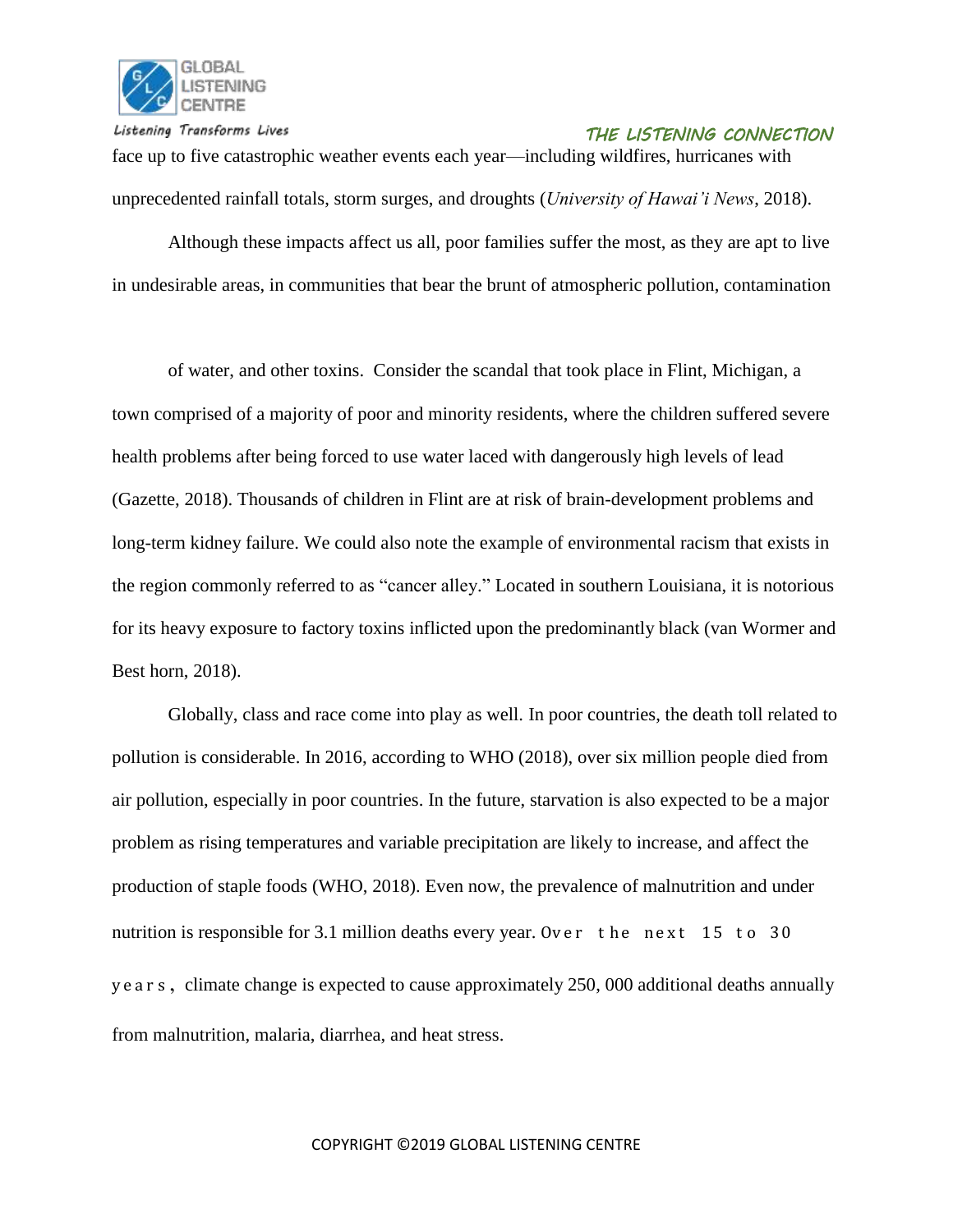

According to the State of Global Health Report (Health Effects Institute, 2018), both India and China lead the world for deaths related to pollution and climate change, with over one and a half million per year. Fortunately, both countries are initiating drastic policies directed at curbing air and water pollution.

Against the backdrop of our human-induced ecological crisis, a sustainability ethos has emerged. Governments are coming together through the United Nations and signers of the Paris

Agreement to make commitments to reduce carbon emissions, and to invest in environmental-friendly forms of energy. At the same time, non-governmental organizations, such as the Sierra Club, the World Wildlife Fund, and The Nature Conservancy, actively work toward the cause of environmental sustainability. The recommended interventions by all these groups include the reintroduction of abundant growth to billions of acres of land which have been severely degraded or turned into desert as a result of human mismanagement. The signs that the world is waking up to the power of nature, and tapping into natural resources for solutions, is encouraging. The success of such global commitments will determine the shape of the physical environment that we impart to future generations, the forms human and non-human life will take, and ultimately, whether there is life at all.

#### Hearing the Earth Speak: Steps toward Restoration

As the Earth is victimized by exploitation and other forms of maltreatment, the sounds of nature are replaced by harsh noises (Canada& Furman, 2010). When we consider the exposure of the land to pesticides and herbicides that deplete the soil of nutrients and destroy the top soil through tilling and runoff, we are talking about "land abuse," a term first used by Wendell Berry (1993). Forms of land abuse described by Berry include the clear cutting of logs, strip mines,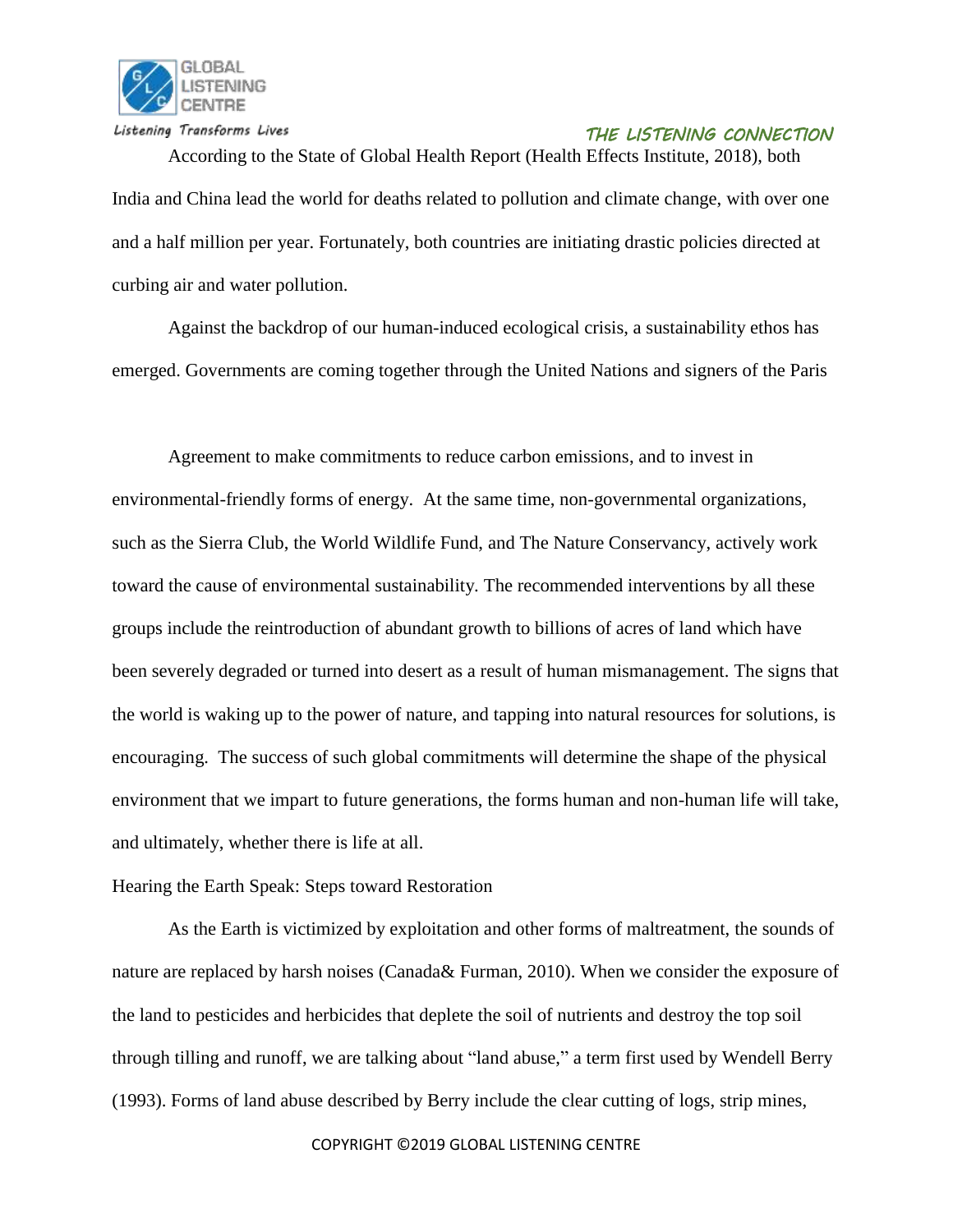

 *THE LISTENING CONNECTION* overflowed or overgrazed fields, and topsoil erosion—each of these activities poses a threat to the Earth's ecosystem.

The wisdom that we can acquire from our biological world is badly needed in the making of public policy (Bateson, 1972). Although we cannot undo all or even most of the human-made damage that has been done in the modern industrial age, we can still work to replenish our natural resources, and restore the freshness of the air. If we agree with Fred Best horn (2013) that the natural environment is a victim of abuse and oppression in the same way that human beings are subject to oppression, then we can work toward restoration. Just as human victims need to have their voices heard and receive some form of justice, so too does the natural environment, suggests Best horn.

Restorative justice pays close attention to the anguished voice of the victim. To the extent that we accept the notion of land abuse in the tradition of restorative justice, then reparation or restoration is in order. Fortunately, an environmental restoration movement has emerged to address this situation. Restorative justice helps inform the environmental restoration movement by drawing attention to hearing the voices of the nonhuman world.

Best horn (2013) draws on phenomenological literature to make the case that the Earth, as well as its inhabitants speak, and that the Earth and its nonhuman inhabitants, by their very presence, and the magnitude of their influence, speak to us. The problem is not whether they communicate, but rather our difficulty in listening. Phenomenologists affirm that modern culture has lost much of its ability to listen to the natural world. How might environmental restoration look, Best horn asks, if it were to seek out and listen to the Earth's voice? For an answer, he suggests that we work to discover the vocative character of the speaking Earth (nature's way of calling to us), and in so doing find ways to honor nature and preserve it. "When harm does occur,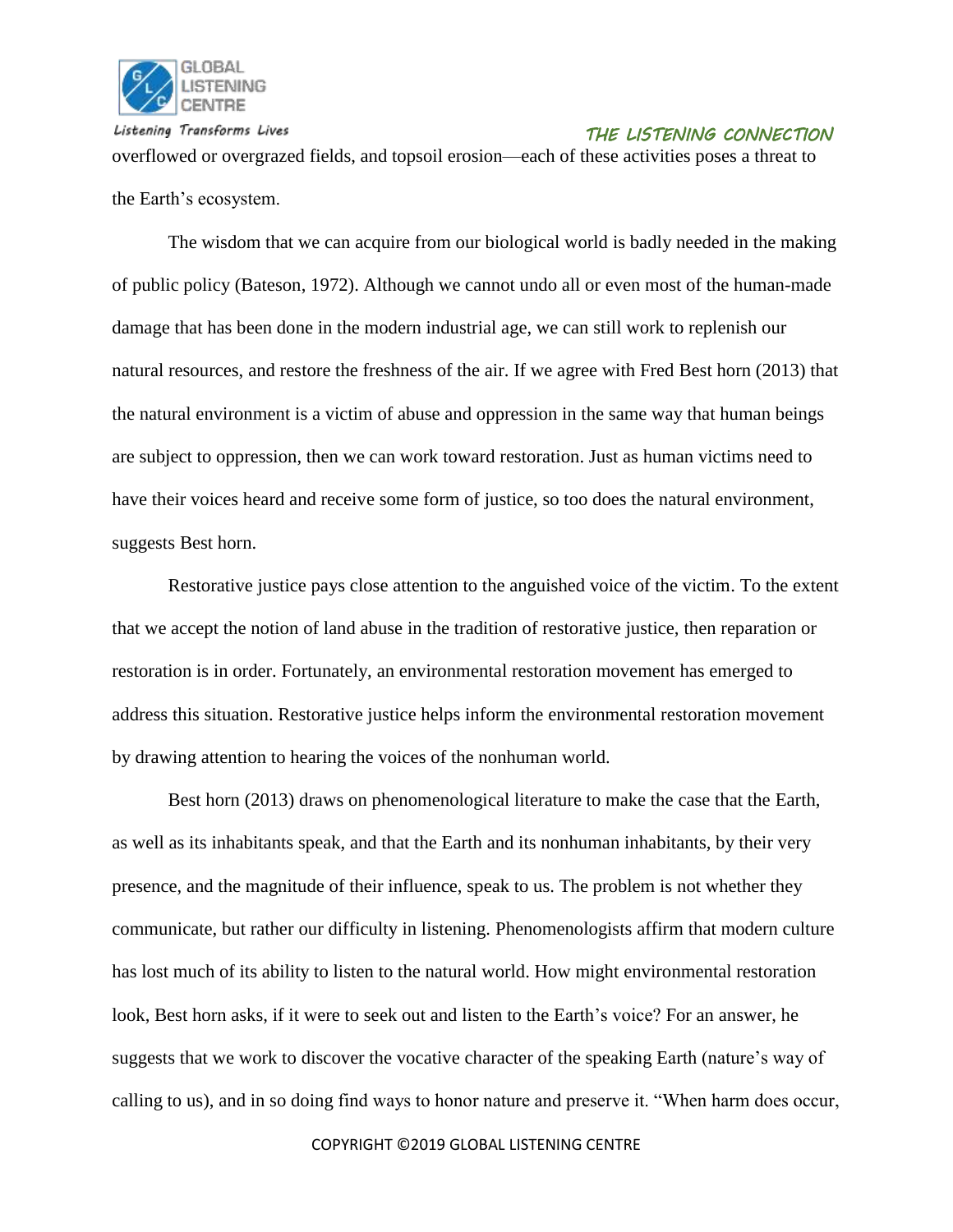

restorative efforts can seek out and consider the earth's [sic] voice rather than responding with purely anthropocentric evocations," he writes (p. 237). He continues:

Ancient Semitic tribes spoke of the mountains and hills as breaking forth into song. These were not mere figures of speech. For ancients, boringness is, in essence, singing, chirping, creaking, warbling, and whooshing. All these are sounds heard in the natural world. (p. 238)

Restorative justice aims to accomplish reconciliation and understanding among victim, offender, and community following an act of wrongdoing. The goal is to repair the damage insofar as this is possible. Applied to environmental restoration, the victims may be thought of as the people whose health has been damaged by the polluted air, soil, or water or it may be the Earth itself. What is required is accountability for the offender (for example, a polluting chemical company), action by the community, and reparations for the victim. An environmental policy agenda must be developed to restore life, and replenish what was lost.

Environmental restoration, as Best horn suggests, must therefore consider ways to hear the voice of the Earth's nonhuman inhabitants if it is to become more than a wholly anthropocentric approach to problems of environmental degradation. This might involve, as Hoff and McNutt (2009) indicate, nothing less than a complete rethinking of our relationship with the natural world.

A starting point would be to shift the climate narrative from one focused almost exclusively on constructing flood-resistant housing or concrete sea walls to one centered on nature-based restoration. Whether restoring forests or farming in ways that are ecologically sound, or replenishing the coral reefs, one will find that nature is resilient. This is the argument of Adam Sacks, executive director of Biodiversity for a Livable Climate. Interviewed by Jamaal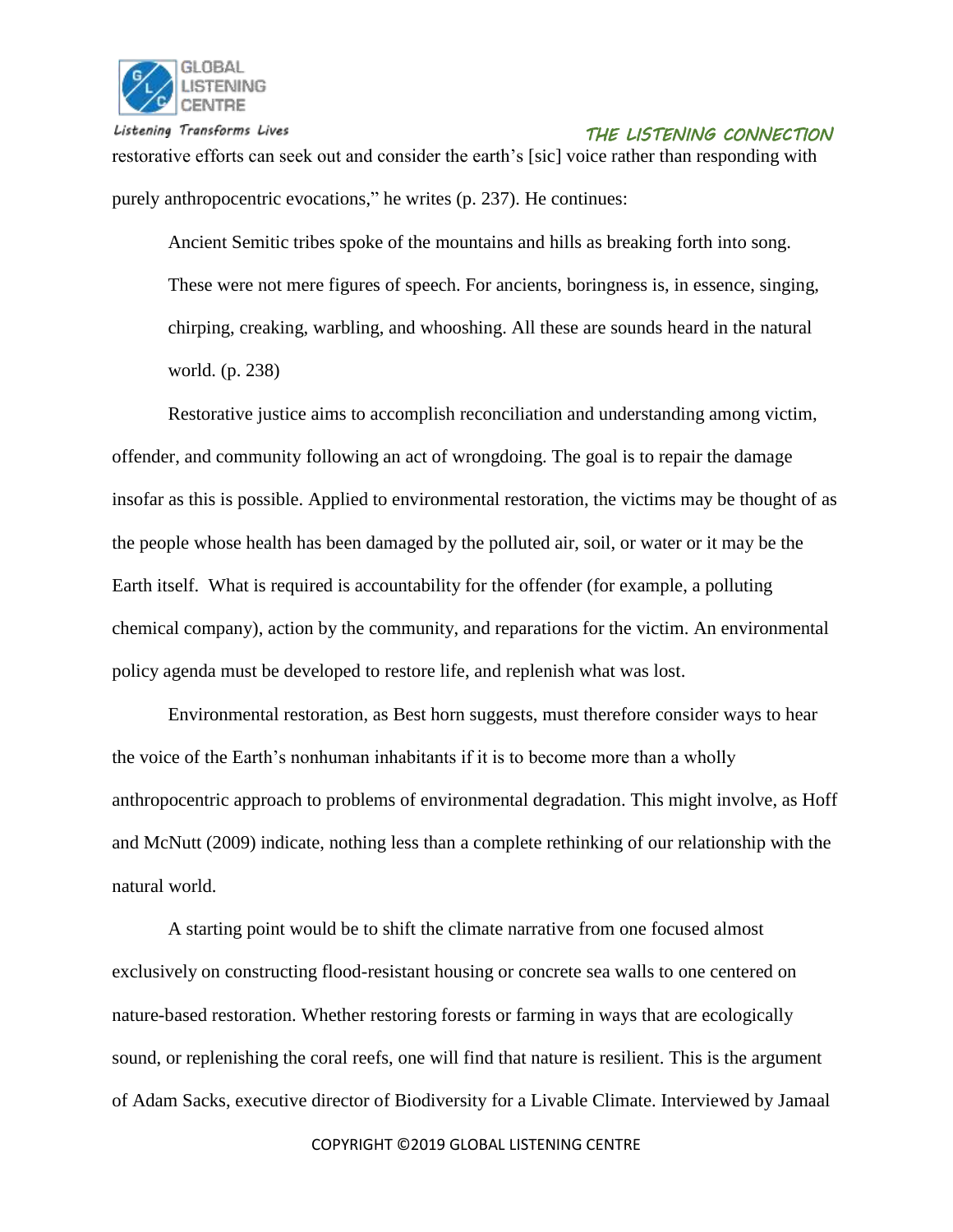

(2018), Sacks faults the hyper-technologies used today and the covering of the Earth with concrete for the ecosystem dysfunction that is evident today. First, Sacks recommends removing pavement as much as is possible and replacing the surfaces with grass, trees, and plants.

Additionally, Sacks points to forest regeneration efforts, restoring wetlands and coral reefs. The WHO (2018) recommends policies and individual choices that reduce greenhouse gas emissions, as, for example, developing cleaner energy systems, and promoting the safe use of public transportation and active movement, such as cycling or walking as alternatives to using private vehicles. Together, these practices could reduce carbon emissions, and cut the burden of household air pollution that causes some 4.3 million deaths per year. If such corrective strategies are carefully applied, nature, which has an extraordinary power to regenerate, will show us the way to healing the planet.

Deep Listening to the Earth

An important aspect of nature is the religious or spiritual quality that many see in it. Historically, indigenous peoples have enjoyed reciprocal relationships with Mother Earth that permeates every aspect of life. This sense of oneness with nature gives First Nations Peoples a worldview distinct from that of modern Europeans. The legacy of a link between nature and spirituality is found in Native healing ceremonies, and the concept of the Medicine Wheel. Increasingly, formal religious bodies are acknowledging a divine gift in the bounty of the Earth.

To Norwegians, nature offers a major source of inspiration. When I lived in Norway, I discovered that Norwegians have an appreciation for their natural environment that goes beyond anything I had ever experienced before. In my work at an alcoholism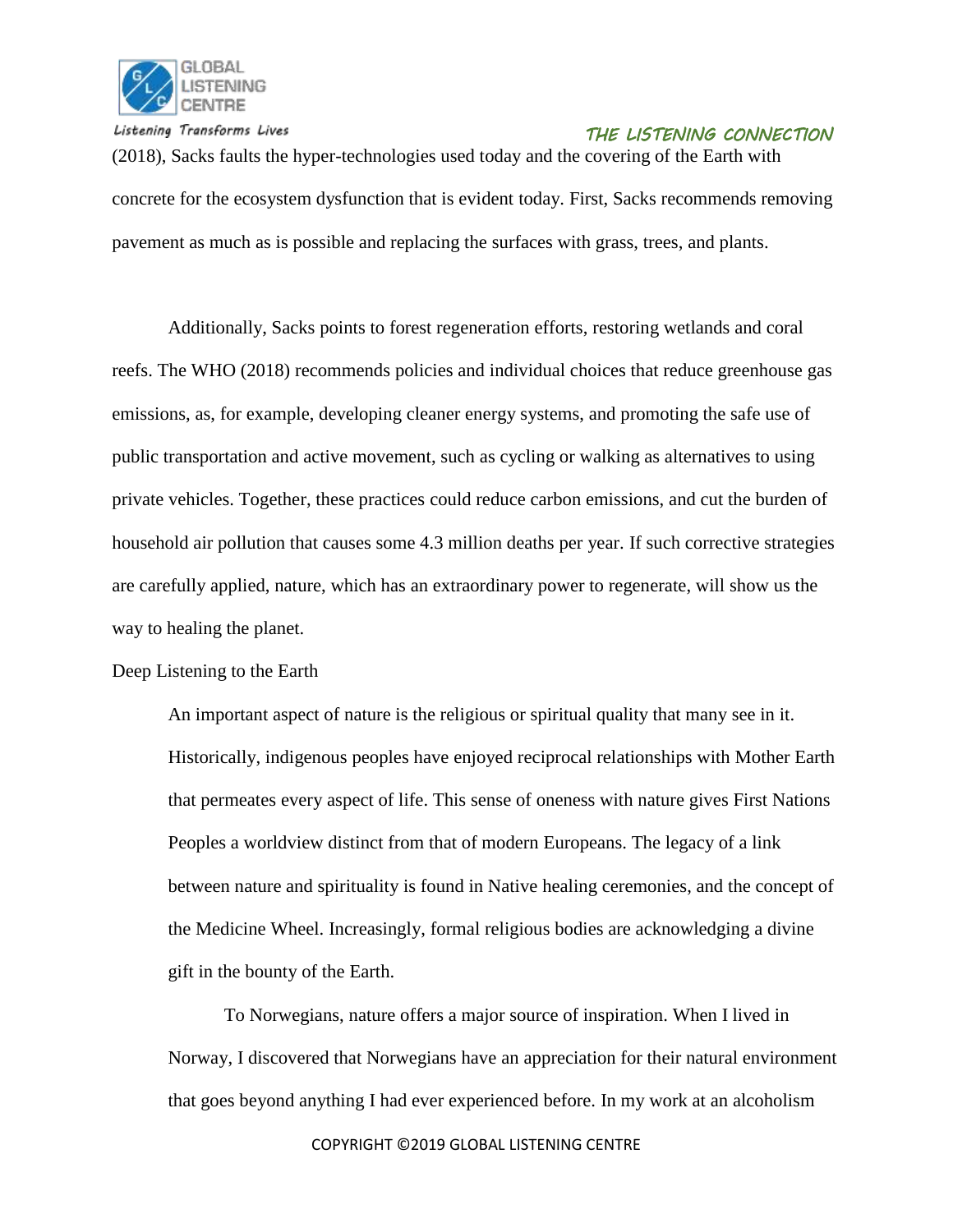

treatment center, clients were often reluctant to accept the serenity prayer, as many did not believe in God. We discussed the Higher Power, however, and the clients were satisfied to see a Higher Power in nature. Much like indigenous groups around the world, many Norwegians share a wide-ranging belief that the land is a sacred place.

In contrast to Americans, who are often at war with nature, Norwegians embrace it. Take the example of how we try to get rid of snow. In the Norwegian town where I lived, the snow was embraced. To my surprise, no one shoveled their sidewalks after weeks of heavy snowfalls. When the sidewalks iced over, I saw Norwegians, young and old, go around on sparks, a scooterlike contraption with blades to slide along on the ice. I got one on loan, and carried groceries on the front; the spark also served as a walker for elderly people to keep them from falling on the ice. In the countryside, Norwegians get around on cross-country skis; children learn to ski shortly after they learn to walk.

All Norwegian buildings, including factories, have unshaved windows so that all residents can enjoy scenic views. This is true even in the prisons. In all this, tWO cultural norms stand out: one is the right of open access to both public and private lands. The other is the expectation that all citizens should participate in outdoor recreation due to its healing and spiritual powers. Since Norwegians "dwell in beauty," as Wordsworth might have said, and treat their landscape with reverence, we can easily conclude they listen to the Earth, and learn from its treasures.

Deep Ecology, a small but growing international movement that originated in the teachings of the Norwegian philosopher Arne Names, echoes this theme (see also Capra, 1967). As eloquently described by Best horn (2002):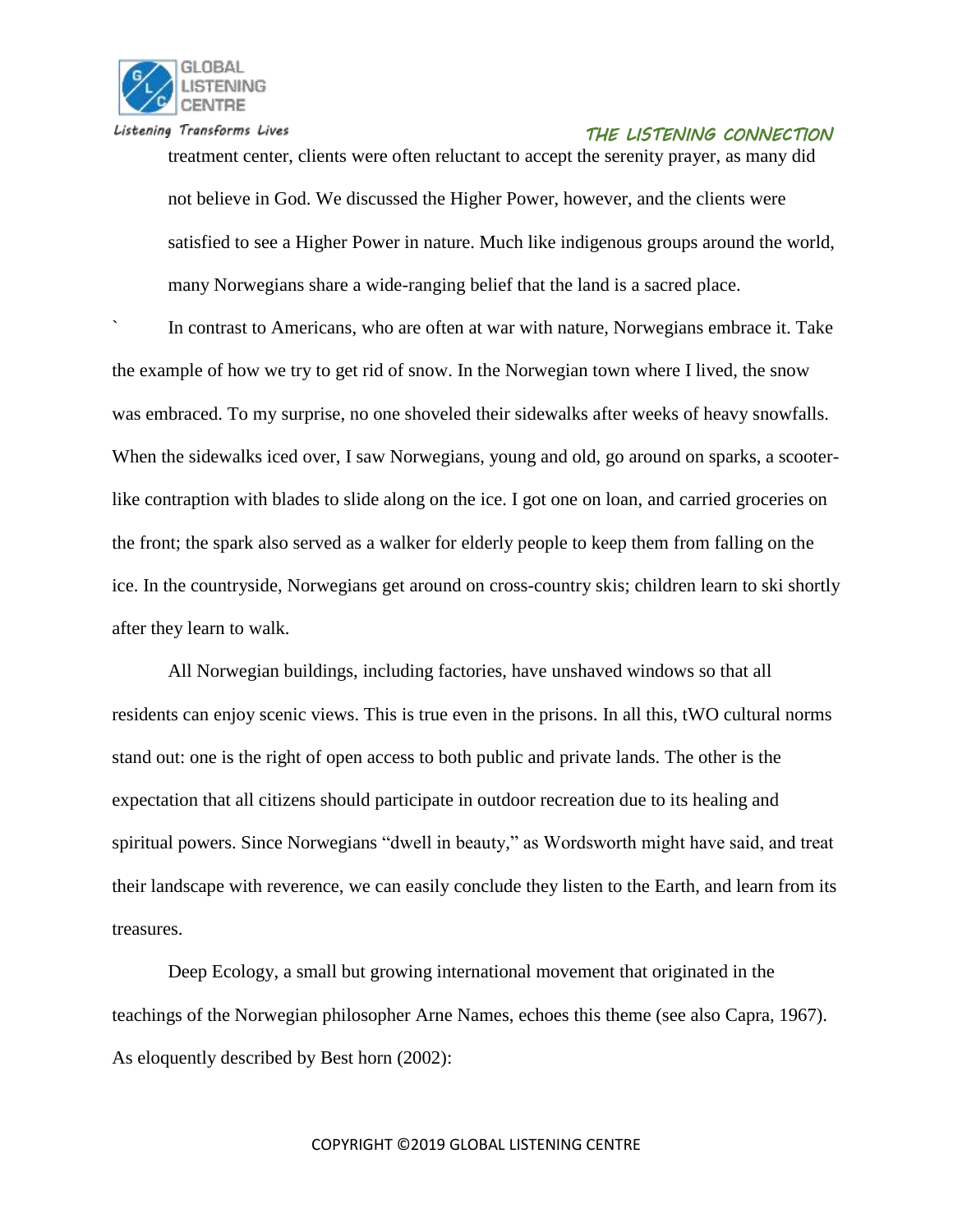

Deep-Ecological spirituality recognizes that humans share a common destiny with the earth [sic]. It celebrates an ongoing cultivation of a deeper identification of self with the

whole of the cosmic order. From this vantage point self-interest becomes identical with the interest of the whole. Humanity and nature cannot be separated—the sacred is in and of both.  $(p. 4)$ 

This concept of nature as sacred pervades other cultural traditions as well. A celebration with a close connection to the bounty of the Earth and the harvest is the African-American Kwanzaa. Such ceremonies and rituals as are represented in the Kwanzaa holiday play an important role in providing meaning and purpose in life, bringing the generations together, and enhancing a collective sense of peace and harmony, as well as connections to the sacred (Canada & Furman, 2010). Kwanzaa is a Swahili word that means "first fruits." From December 26 to January 1, the African-American celebration of Kwanzaa occurs. It is based on African traditions of when ancestors gathered together to celebrate the harvesting of the first crops.

The North American Native sense of oneness with nature, meanwhile, is a belief system that transcends all tribes. In recent years, as pipelines have been constructed across the US and Canada, mass protests have taken place. The protesters' stated mission is to protect the sacredness of Mother Earth. A recent news report describes the elation of Native tribes at a recent ruling by a federal judge to temporarily halt the 1,200-mile long Keystone XL project to transport hundreds of thousands of barrels of oil from Canada to Nebraska. According to a reporter named Johnson (2018):

"This is a win for Lakota, the Coati Skewing and other Tribal Nations, for the water, and for the sacredness of Mother Earth," Tom Gold tooth, executive director for the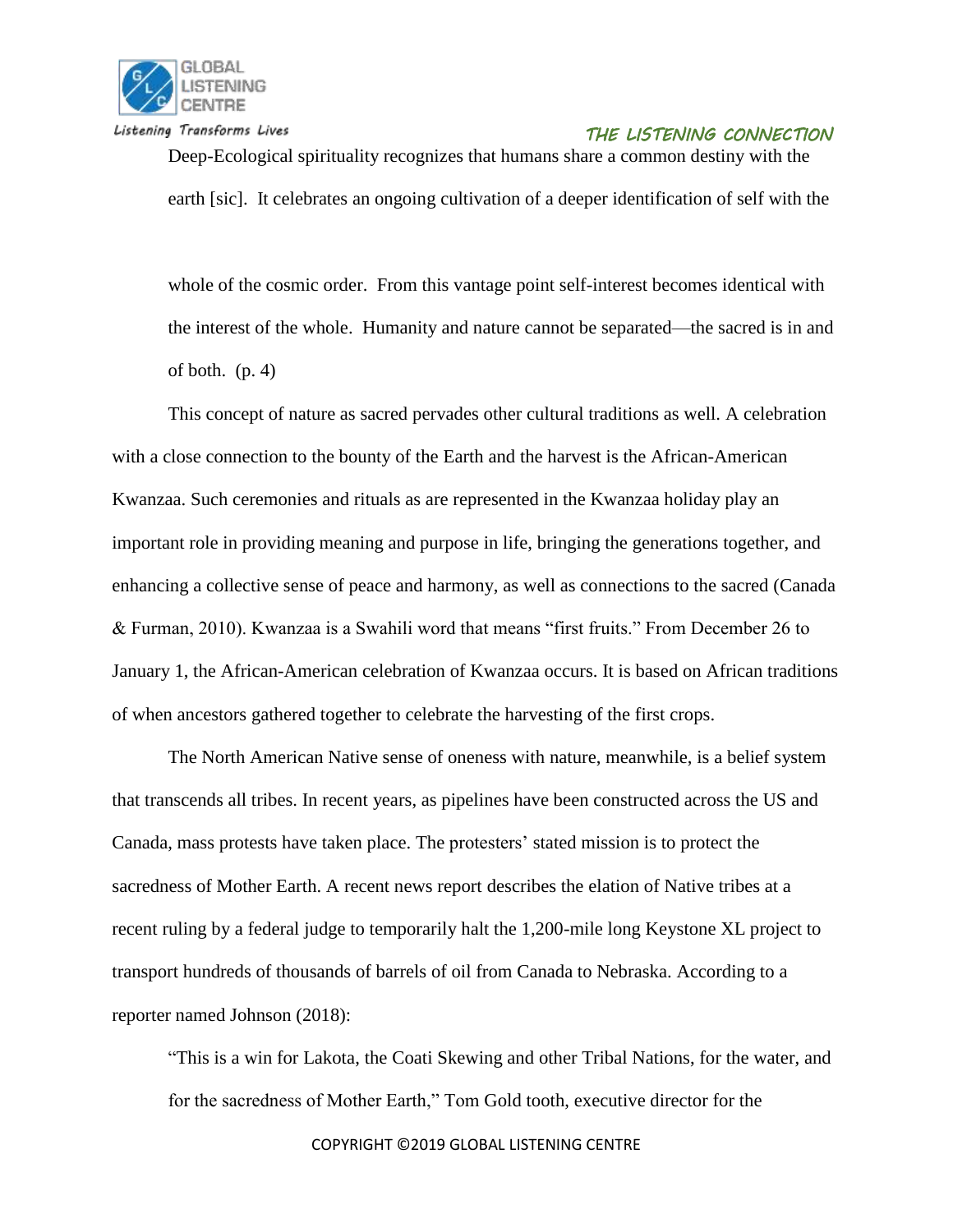

Indigenous Environmental Network, said in a statement, "This pipeline is the enemy of the people and life as we know it. It must be stopped. We will continue our prayers to

take action to fight the Trump administration in defense of the sacred, to protect Indigenous rights, to defend our treaty territories, and to advocate for the continuation of the next seven generations of life on Mother Earth free from fossil fuels." (8<sup>th</sup> paragraph)

Darryl "Grey Eagle" Brown of the Choctaw tribe in Oklahoma is also greatly concerned about the impact of climate change, which has thrown the Earth out of balance, with heat waves, drought, storms, and fires. "The earth [sic] is speaking," he says, "but man won't listen" (One Million Women website, 2016).

#### Working toward Environmental Restoration

Hoff and McNutt (2009) urge that social policy making requires a new paradigm to guide progress toward building a caring sustainable social development. Such a policy involves restoration and preservation of the natural environment. Such a restoration would be directed toward the biological habitat, which would have a positive impact on both human and nonhuman life. For humans, the health of their physical surroundings has a strong impact on psychological health, as well as on social and community health. The interconnectedness between nature and spirituality is strong as well.

This paper argues that the first requirement of environmental restoration is listening to the Earth and heeding its call. How do you learn to listen to the Earth? What is the starting point? You can begin by reading some of the nature poems from the Romantic era; you can also study paintings from the same period. Then, turning to science, read the facts about what is happening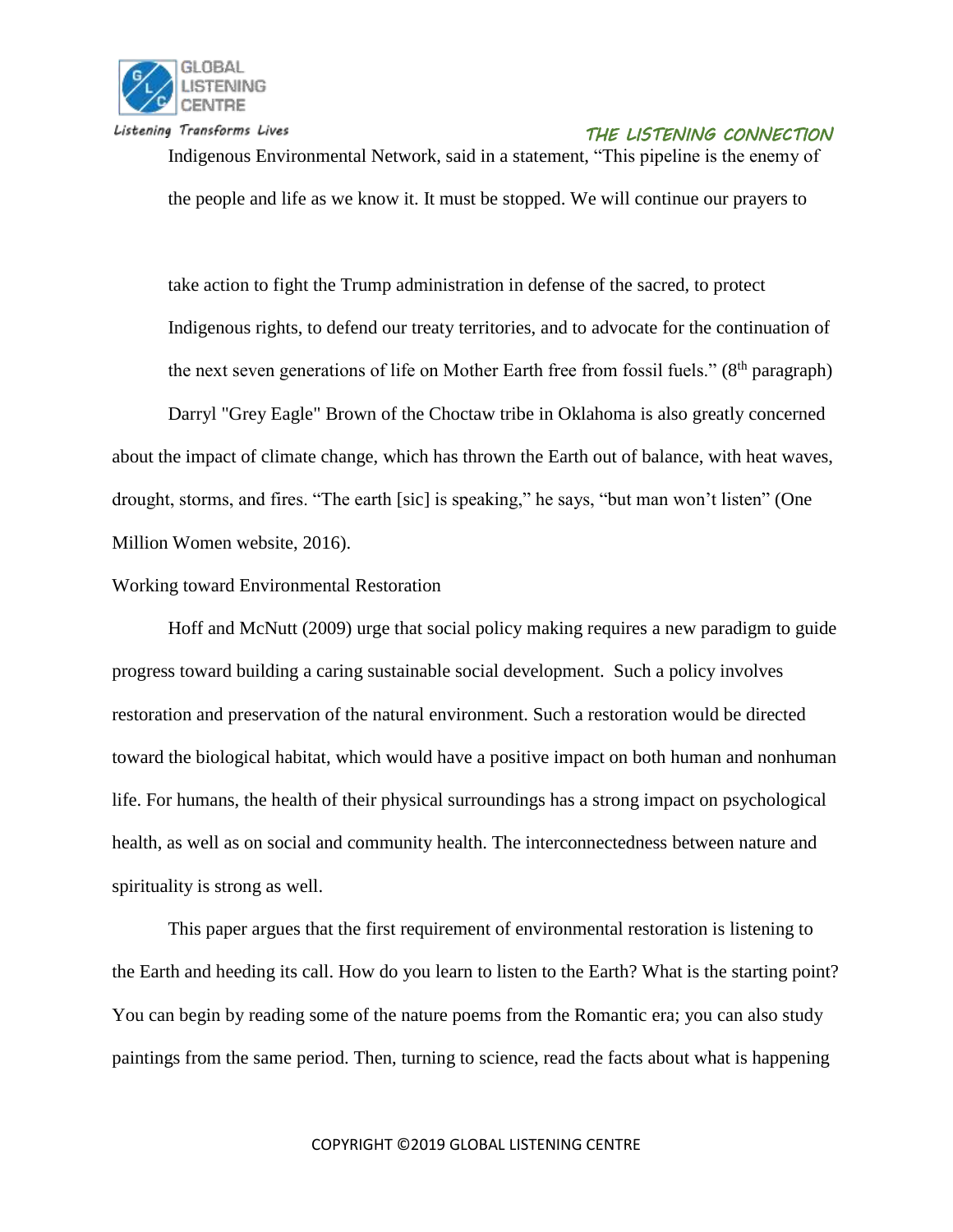

to the planet. Better yet, take a trip to Norway and see how the people there preserve and protect their natural surroundings. Talk to members of a Native tribe to grasp their appreciation for

Mother Earth. Above all, go directly to nature and listen. Finally, do as the Bible says: "Speak to the earth [sic], and it will teach thee" (Job 12:8).

#### References

Abram, D. (1997). *The spell of the sensuous: Perception and language in a more than human* 

*world.* New York: Vintage Books.

Bateson, G. (1972). *Steps to ecology of mind.* San Francisco, CA: Galantine Books.

- Berry, W. (1993). Decolonizing rural America. *Audubon*, pp.100-105.
- Best horn, F.H. (2002, February 15). Toward a deep ecological social work: It's environmental, Spiritual and political dimensions. Paper presentation. University of Northern Iowa, Cedar Falls.
- Best horn, F. H. (2013). Speaking earth: Environmental restoration and restorative justice. In K. Van Wormer & L. Walker (Eds.), *Restorative justice today: Practical applications* (Pp.233-244. Thousand Oaks, CA: SAGE.
- Best horn, F., & McMillan, D.P. (2002). The oppression of women and natives: Ecofeminism as a framework for an expanded social work. *Families in Society, 83* (3), 221-232.
- Bonduel, C., &Frescos, J.-B. (2016). *the shock of Anthropogenic: The earth, history and us.* London: Verso.
- Brown, L.R. (2009). Our economic worldview needs a Copernican shift. *Inside Climate News*. Retrieved from [www.insideclimatenews.org](http://www.insideclimatenews.org/)

Canada, E.R.,& Furman, L.D. (2010). *Spiritual diversity in social work practice: The heart of*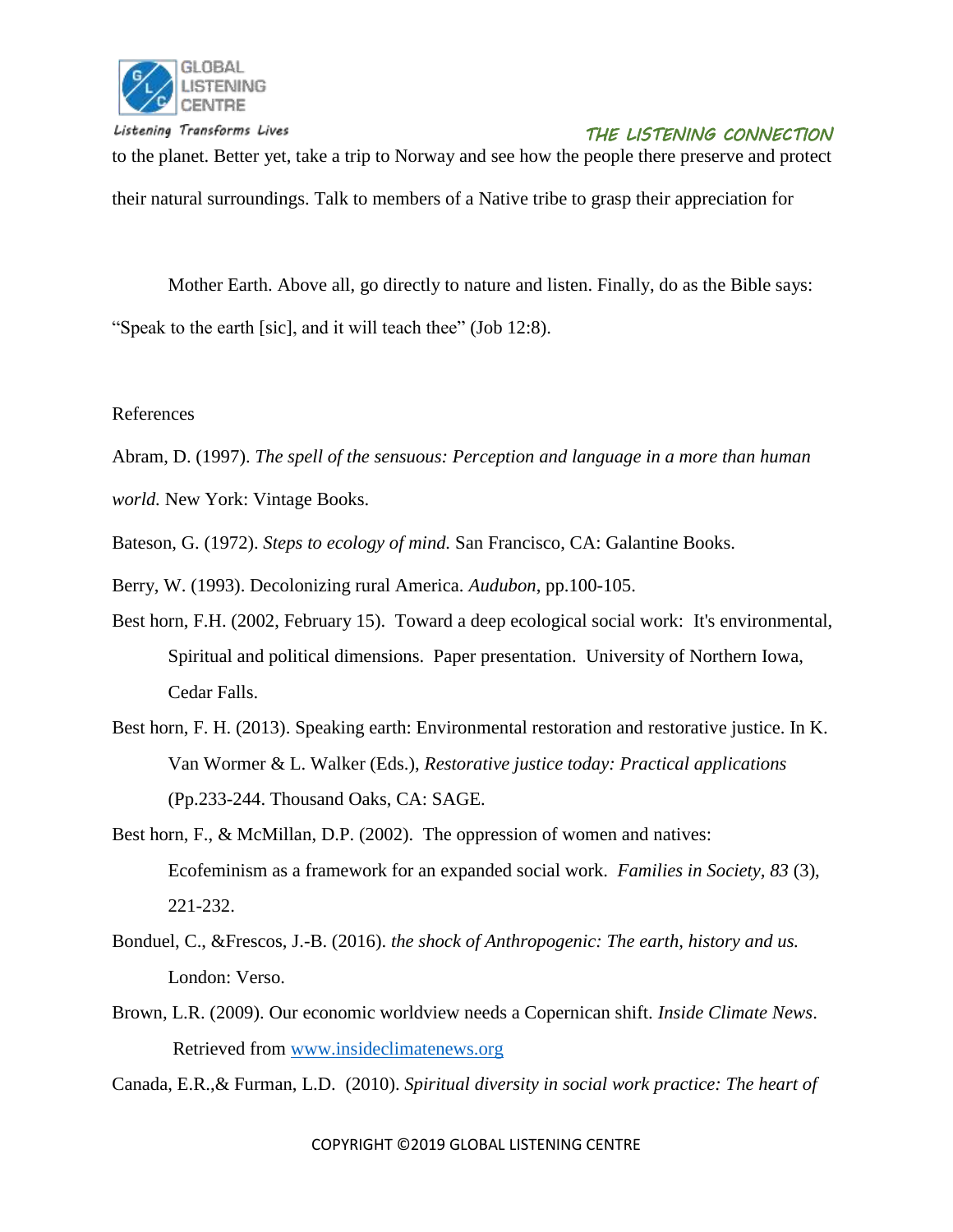

*Helping* (2nd Ed.). New York, NY: Oxford University Press.

Capra, F. (1997). *The web of life.* New York: Anchor Books.

Carson, R. (1962). *Silent spring*. New York, NY: Houghton Mifflin.

Lavelle, C. (2018, October 15). Climate change will get worse: These investors are betting on it. *Bloomberg Business Week*, pp. 24-26.

Gazette, C. (2018, April 25). The Flint water crisis isn't over. American Civil Liberties Union. Retrieved from http://www.aclu.org

Health Effects Institute (2018). *State of Global Air.* Boston MA. Retrieved from https://www.stateofglobalair.org/air

Harsher, R. (2018, November23). Climate change is already hurting U.S. communities, federal Report says. National Public Radio (NPR). Retrieved from http://www.npr.org

Hoff, M.D., & McNutt, J.G. (2009). Social policy and the physical environment. In J. Medley  $\&$ M. Livermore (Eds.), *the handbook of social policy* (2nd ed.), pp. 293-312. Thousand Oaks, CA: SAGE.

Jamaal, D. (2018, September 17). Planet or profit. Truth out. Retrieved from http://www.truthout.org

Johnson, J. (2018, November 9). Federal judge halts construction of Keystone XL Pipeline. *Common Dreams*. Retrieved from https://truthout.org/articles/federal-judge-halts-construction-of-keystone-xl-pipeline/.

One Million Women (2016, June 17). Native American Tribe Speaks Out About Climate Change. Retrieved from

<https://www.1millionwomen.com.au/blog/native-american-tribes-speak-out->

Purdy, M. (2019). A listening ecology: Tuning into the environment, saving the planet. Unpublished paper. Global Listening Centre. Retrieved from [http://www.globallisteningcentre.org.](http://www.globallisteningcentre.org/)

Secretariat of the convention on biological diversity (2014). Global diversity outlook 4.